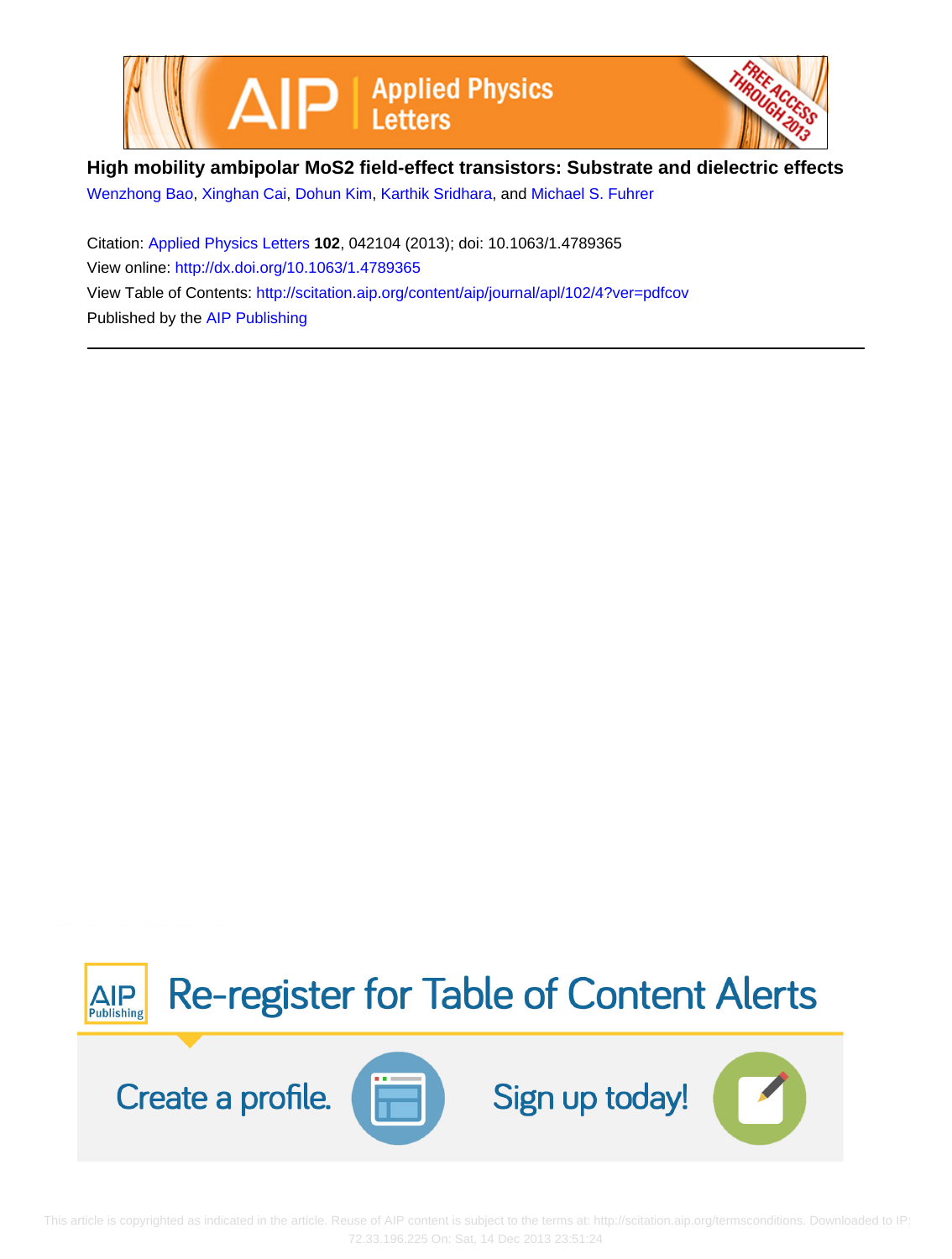

## High mobility ambipolar MoS<sub>2</sub> [field-effect transistors: Substrate and](http://dx.doi.org/10.1063/1.4789365) [dielectric effects](http://dx.doi.org/10.1063/1.4789365)

Wenzhong Bao, Xinghan Cai, Dohun Kim, Karthik Sridhara, and Michael S. Fuhrer Center for Nanophysics and Advanced Materials, University of Maryland, College Park, Maryland 20742-4111, USA

(Received 20 December 2012; accepted 10 January 2013; published online 29 January 2013)

We fabricate  $MOS<sub>2</sub>$  field effect transistors on both  $SiO<sub>2</sub>$  and polymethyl methacrylate (PMMA) dielectrics and measure charge carrier mobility in a four-probe configuration. For multilayer  $MoS<sub>2</sub>$ on  $SiO_2$ , the mobility is 30–60 cm<sup>2</sup>/Vs, relatively independent of thickness (15–90 nm), and most devices exhibit unipolar n-type behavior. In contrast, multilayer  $MoS<sub>2</sub>$  on PMMA shows mobility increasing with thickness, up to 470 cm<sup>2</sup>/Vs (electrons) and 480 cm<sup>2</sup>/Vs (holes) at thickness  $\sim$  50 nm. The dependence of the mobility on thickness points to a long-range dielectric effect of the bulk  $MoS<sub>2</sub>$ in increasing mobility. © 2013 American Institute of Physics. [\[http://dx.doi.org/10.1063/1.4789365](http://dx.doi.org/10.1063/1.4789365)]

High quality two-dimensional materials have attracted significant attention due to their interesting physics and potential applications for electronic devices.<sup>[1](#page-4-0)</sup> An outstanding example is graphene which has taken both the scientific and technological communities by storm. $1-3$  However, the absence of a bandgap $4.5$  inhibits its broader applications such as CMOS-like logic devices. Unlike graphene,  $MoS<sub>2</sub>$  has a thickness-dependent bandgap of  $1.3-1.9$  eV (Refs.  $6-10$ ) and is therefore promising for field-effect transistors (FETs). Indeed, recent studies of exfoliated thin  $MoS<sub>2</sub>$  on  $SiO<sub>2</sub>$  have demonstrated field-effect operation with high on-off ratios at room temperature.<sup>[11](#page-4-0)–[16](#page-4-0)</sup> The 1.9 eV direct band gap of monolayer  $MoS<sub>2</sub>$  makes optoelectronic devices possible.<sup>[8,17,18](#page-4-0)</sup> On the other hand, bilayer and multilayer  $MoS<sub>2</sub>$  devices are also interesting: the bandgap of bi-layer  $MoS<sub>2</sub>$  is expected to be tunable by vertical electric field,<sup>[19,20](#page-4-0)</sup> and multilayer  $MoS<sub>2</sub>$  is expected to carry higher drive current than monolayer  $MoS<sub>2</sub>$ due to its lower band gap and triple of density of states at the conduction band minimum.<sup>[15,16](#page-4-0)</sup> A recent report of gatetuned superconductivity at temperatures up to 9.4 K in multilayer  $MoS<sub>2</sub>$  adds further interest.<sup>[21](#page-4-0)</sup>

The substrate and overlayer of a thin-film transistor may affect its performance through the introduction of disorder (either long-ranged charge disorder, or short-ranged disorder caused by chemical bonding or roughness) which reduce the charge carrier mobility, and by dielectric screening which may enhance the mobility. $2^2$  Previous studies of backgated exfoliated  $MoS<sub>2</sub> FET$  devices on bare  $SiO<sub>2</sub>$  found charge carrier mobility  $\langle 50 \text{ cm}^2/\text{Vs}$  and large subthreshold swings (>1 V/decade).<sup>[1,11](#page-4-0),[23](#page-4-0)</sup> MoS<sub>2</sub> on Al<sub>2</sub>O<sub>3</sub> substrates<sup>[15,16](#page-4-0)</sup> showed improved mobility  $(>100 \text{ cm}^2/\text{Vs})^{15}$  $(>100 \text{ cm}^2/\text{Vs})^{15}$  $(>100 \text{ cm}^2/\text{Vs})^{15}$  and good sub-threshold swings (70–80 mV/decade).<sup>[15](#page-4-0)</sup> Studies of MoS<sub>2</sub> on  $SiO<sub>2</sub>$  with various top gate schemes (HfO<sub>2</sub>, Al<sub>2</sub>O<sub>3</sub> and polymer electrolyte) $12-14$  reported much higher mobility values  $( > 900 \text{ cm}^2/\text{Vs})$  but it is likely that mobility was significantly overestimated in these dual-gated geometries.<sup>[24](#page-4-0)</sup> However, it is also apparent that the addition of the superstrate dielectric enhanced the conductance of the  $MoS<sub>2</sub>$  devices. Hence, open questions remain as to the role of the dielectric substrate and overlayers in both causing and screening disorder in  $MoS<sub>2</sub>$  thin-film FETs.

In this paper, we report fabrication of  $MoS<sub>2</sub> FETs$  of varying thickness  $(1–80 \text{ nm})$  on both  $SiO<sub>2</sub>$  and polymethyl methacrylate (PMMA) dielectric substrates. For multilayer  $MoS<sub>2</sub>$  on SiO<sub>2</sub>, the mobility is on order of 30–60 cm<sup>2</sup>/Vs consistent with previous results, $^{11}$  $^{11}$  $^{11}$  relatively independent of thickness, and most devices exhibit unipolar n-type behavior. In contrast, multilayer  $MoS<sub>2</sub>$  on PMMA shows mobility increasing with thickness, up to  $470 \text{ cm}^2/\text{Vs}$  (electrons) and 480 cm<sup>2</sup>/Vs (holes) at thickness  $\sim$  50 nm. The dependence of the mobility on thickness for thicknesses up to 80 nm is unexpected, and points to a long-range dielectric effect of the bulk  $MoS<sub>2</sub>$  in increasing mobility. Addition of a PMMA layer on top of the  $MoS<sub>2</sub>$  devices further increases the mobility, confirming the dielectric effect.

The starting substrates for device fabrication are 300 nm  $SiO<sub>2</sub>$  on Si, or spin-coated 300 nm PMMA on 300 nm  $SiO<sub>2</sub>$ on Si baked at 170  $\degree$ C for 30 min. We choose PMMA as a polymer dielectric because of its easy deposition by spin coating, low values for the trapped charge density, and high dielectric constant similar to that of silicon dioxide (3.9 at 60 Hz). Thin films of  $MoS<sub>2</sub>$  were obtained by tape-cleavage of a single crystal geologic specimen of molybdenite (verified by both energy-dispersive X-ray spectroscopy and X-ray photoelectron spectroscopy to be single crystal 2H-type  $MoS<sub>2</sub>$ ) followed by mechanical exfoliation onto the device substrate.<sup>11</sup> Thin  $MoS_2$  flakes are optically visible on such substrates, and among those we select the crystals that are as uniform as possible by examining optical microscope and atomic force microscope (AFM) images. Thickness  $t$  of the flakes is measured by AFM. Four-probe electrical contacts (30 nm Ti and 80 nm Al) are patterned on top of selected  $MoS<sub>2</sub>$  flakes using a shadow mask technique,<sup>[25](#page-4-0)</sup> avoiding contamination by residues from chemical resists or developers. The conductivity  $\sigma$  is measured in a four-probe configuration as a function of carrier density  $n = c_gV_g$  where  $c_g$  is the backgate capacitance per unit area, and  $V<sub>g</sub>$  is the back-gate voltage. The potential difference across the voltage probes is kept below 100 mV in all measurements. In the four-probe configuration with a single back-gate electrode, the chargecarrier mobility is well approximated by the field-effect mobility  $\mu_{FE} = \frac{1}{e} \frac{d\sigma}{dn}$ , where *e* is the elementary charge. By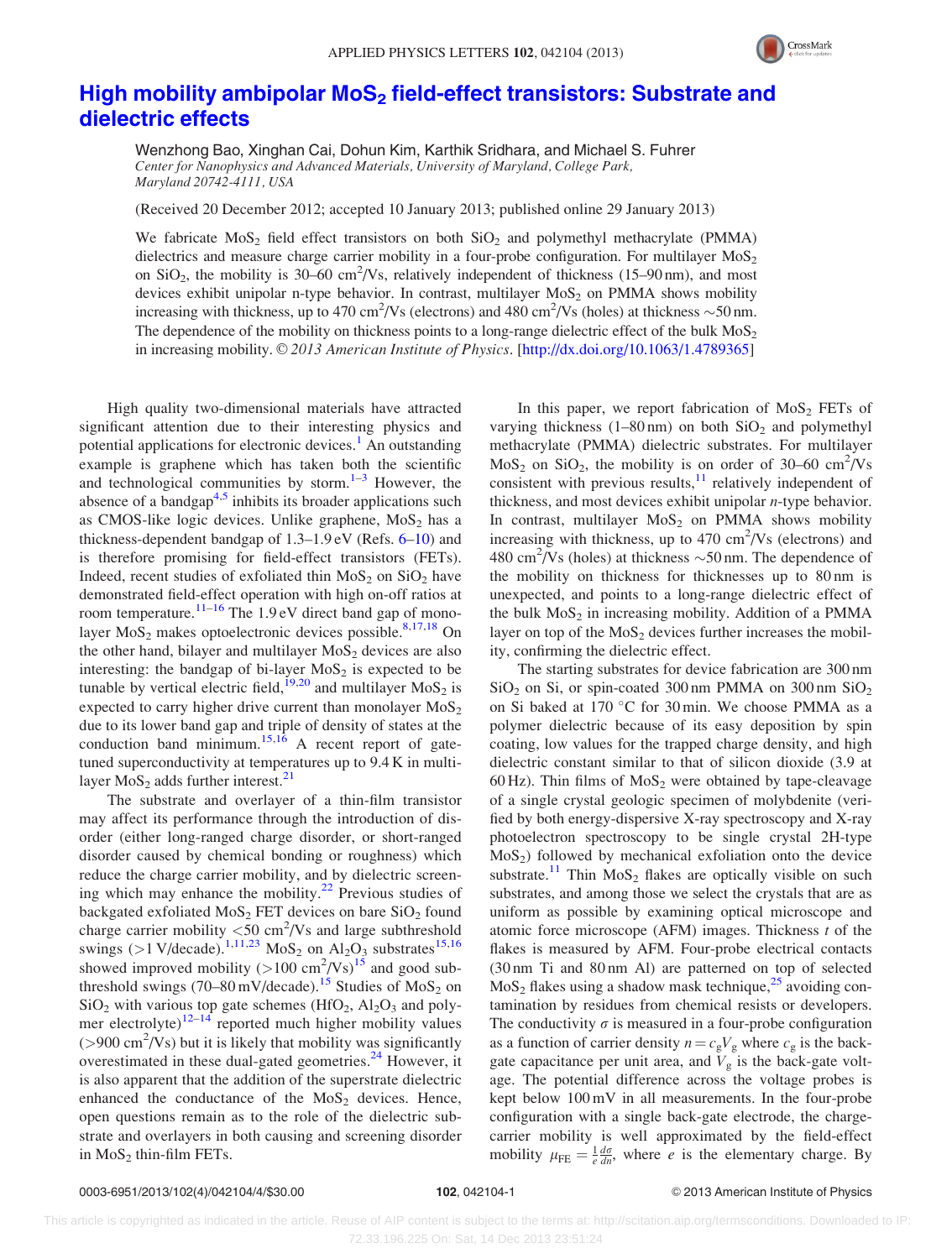examining both two-probe and four-probe conductivity measurements (electrical setup as shown in Fig.  $1(a)$ ), we observe that the contact resistance varies from sample to sample, and is especially large  $(\sim M\Omega)$  for thin flakes (<3 nm); the four-probe geometry eliminates contributions from contact resistance which could cause the conductance to be significantly underestimated.

Fig.  $1(a)$  shows a schematic of our four-probe devices, and Fig. 1(b) shows an optical micrograph of a typical PMMA-supported  $MoS<sub>2</sub>$  device. Figures 1(c) and 1(d) display the room temperature four-probe conductivity  $\sigma$  as a function of applied back gate voltage  $V_g$  for four devices with thickness of 1.5, 6.5, 47, and 80-nm, respectively, which summarize the range of observed device behaviors and demonstrate the qualitative trends observed with increasing device thickness. The 1.5-nm-thick device (bilayer  $MoS<sub>2</sub>$ ) displays an n-type unipolar behavior indicated by turning on of conductivity at positive  $V<sub>g</sub>$  (accumulation of electrons), while staying off at a window of negative  $V_g$ , which agrees with previously reported  $MoS<sub>2</sub> FETs$  on  $SiO<sub>2</sub>$ . The 6.5 nm thick device shows clear ambipolar behavior in Fig.  $1(d)$ , but with much lower mobility  $(\sim 1 \text{ cm}^2/\text{Vs})$  for holes compared to electrons  $(68 \text{ cm}^2/\text{Vs})$ . Note that in the four-probe setup, the lower mobility is not an artifact due to contact resistance, but reflects the bulk carrier mobility. The 47-nm-thick device shows good ambipolar behavior with high mobility for electrons and holes ( $\sim$ 270 and 480 cm<sup>2</sup>/Vs, respectively). A trend towards

a smaller window of off state (separating the electron and hole conduction regions) and higher off-state conductance is observed with increasing thickness, and by  $t = 80$  nm there is no clear separation of electron conduction, off, and hole conduction regions indicating that carriers in the bulk of the  $MoS<sub>2</sub>$  are likely dominating the conductance.

Figure [2](#page-3-0) plots room temperature  $\mu_{FE}$  as a function of thickness  $t$  for all measured  $MoS<sub>2</sub>$  flakes. To shed light on the ambipolar behavior and thickness dependence of  $MoS<sub>2</sub>$ devices, we systematically investigated more than 50 PMMA-supported devices and 6  $SiO<sub>2</sub>$ -supported devices, with thickness spanning from monolayer to 150 nm. We exclude the thick  $MoS<sub>2</sub>$  devices that show bulk behavior (e.g.,  $t = 80$  nm in Figs. 1(c) and 1(d)) and include only devices with a clear off state. Devices with ambipolar performance are indicated as dashed-line connected hollow squares (corresponding hole-carrier mobility) and solid squares (corresponding electron-carrier mobility). To avoid dielectric breakdown, the range of  $V<sub>g</sub>$  for PMMA-supported devices is  $\pm$ 150 V and  $\pm$ 75 V for SiO<sub>2</sub>-supported devices. Most of the PMMA-supported thin devices (monolayer–30 nm) and all  $SiO<sub>2</sub>$ -supported devices display *n*-type unipolar behavior, while ambipolar performance is observed in most PMMAsupported thick devices  $(40 \text{ nm} < t < 70 \text{ nm})$  with highmobility.

The mobility of PMMA-supported  $MoS<sub>2</sub>$  devices show an increasing trend with thickness, up to  $470 \text{ cm}^2/\text{Vs}$ 



FIG. 1. (a) Schematics of four-probe MoS<sub>2</sub> devices on SiO<sub>2</sub>/Si and PMMA/SiO<sub>2</sub>/Si. (b) Optical image of a typical PMMA-supported MoS<sub>2</sub> device. Green area is MoS<sub>2</sub> flake, yellow areas are Ti/Al electrodes, and blue area is the PMMA/SiO<sub>2</sub>/Si substrate. (c–d) Conductivity  $\sigma$  as a function of gate voltage  $V_g$  on linear (c) and semi-logarithmic (d) scales for four MoS<sub>2</sub> devices on PMMA with thickness of 1.5 (red), 6.5 (brown), 47 (green), and 80 nm (blue).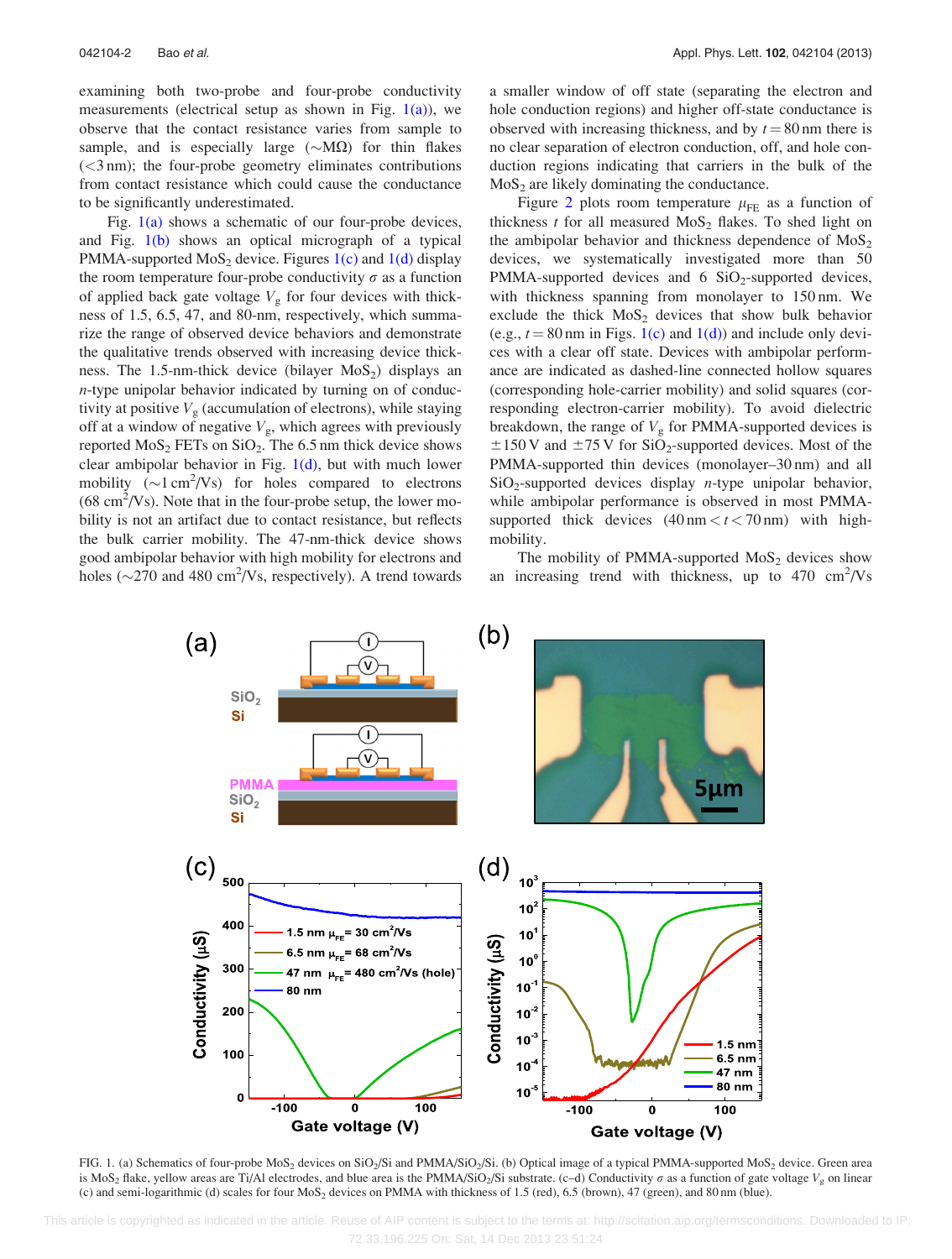<span id="page-3-0"></span>

FIG. 2. Room temperature field effect mobility  $\mu_{FE}$  as function of thickness t for 25 PMMA-supported (blue squares) and 6  $SiO<sub>2</sub>$ -supported MoS<sub>2</sub> (red circles) devices. Only electron mobility is shown for  $SiO<sub>2</sub>$ -supported devices. PMMA-supported devices with measurable ambipolar behavior are indicated as dashed-line connected hollow squares (corresponding holecarrier mobility) and solid squares (corresponding electron-carrier mobility).

(electrons) and  $480 \text{ cm}^2/\text{Vs}$  (holes) for thicknesses near 50 nm. In most devices with ambipolar behavior, the mobility is larger for holes than for electrons, suggesting that ptype operation is more favorable for multilayer  $MoS<sub>2</sub> FETs.$ In contrast, the mobility of  $SiO<sub>2</sub>$ -supported devices is much lower  $(30-60 \text{ cm}^2/\text{Vs})$  and almost thickness independent, and ambipolar behavior is rarely observed in them. Our observed mobilities are the highest four-probe room-temperature mobilities measured in  $MoS<sub>2</sub>$ , comparable to the room temperature intrinsic hole mobility in silicon, and somewhat higher than existing estimates of phonon-limited room tem-perature mobility for thick<sup>[15](#page-4-0)</sup> and single-layer  $M_0S_2$ <sup>[26](#page-4-0)</sup> Notably, the highest electron and hole mobilities are comparable, an advantageous property for CMOS, possibly reflecting the similar electron and hole masses in  $M_0S_2$ .<sup>[9](#page-4-0)</sup> The observed room temperature mobilities are also the highest of which we are aware in any ambipolar thin-film field-effect device with the exception of graphene.

The observation of a thickness-dependent mobility in  $MoS<sub>2</sub>$  up to thickness of 50 nm or more is surprising. Confinement effects on the bandgap are negligible beyond a few nm thickness, $8-10$  and the carriers in  $MoS<sub>2</sub>$  FETs are expected to be confined within a few nm of the gate dielec-tric interface.<sup>[15](#page-4-0)</sup> The thickness dependence points to a role for the additional  $MoS<sub>2</sub>$  above this region which contains few charge carriers. One possible explanation is that the additional  $MoS<sub>2</sub>$  layers serve as a dielectric capping layer which enhances screening of long-range disorder. To test this hypothesis, we add an additional dielectric layer (spin-coated PMMA, thickness of 300 nm) to most of the measured devices shown in Fig. 2 and re-measured the mobility. The results are plotted in Fig.  $3(a)$  (only the higher of hole or electron mobility is plotted for devices with ambipolar behavior). Top-coating with PMMA enhances the mobility of most PMMA-supported devices, even those of thickness  $\sim 60$  nm (maximum improvement of more than 300%), while  $SiO<sub>2</sub>$ -supported devices only show a slight increase of mobility. Typical device output characteristics before and after double layer PMMA coverage are shown in Figs.  $3(b)$ and  $3(c)$  for PMMA-supported and  $SiO<sub>2</sub>$  supported MoS<sub>2</sub>,



FIG. 3. (a) Thickness-dependent field effect mobility  $\mu_{FE}$  (t) of PMMA (blue) and  $SiO<sub>2</sub>$  (red) support  $MoS<sub>2</sub>$  before (hollow triangles) and after (solid triangles) additional PMMA top-coating for most devices measured in Fig. 2. Only the higher of hole or electron mobility is plotted for devices with ambipolar behavior. (b–c) Typical  $\sigma$  (V<sub>g</sub>) characteristics before (red curve) and after (blue curve) PMMA top-coating for a PMMA-supported device (b) and a SiO2-supported device (c) Insets: schematic views of devices after top-coating of PMMA.

respectively. The results confirm that additional dielectric layers can enhance the mobility of  $MoS<sub>2</sub>$  on PMMA even for  $MoS<sub>2</sub>$  thicknesses of 60 nm, demonstrating the importance of long-range disorder in determining the mobility of  $MoS<sub>2</sub>$  on PMMA. For lower-mobility  $MoS<sub>2</sub>$  on  $SiO<sub>2</sub>$ , the effect of increasing  $MoS<sub>2</sub>$  thickness or adding additional PMMA dielectric is small, indicating the dominance of short range disorder, likely chemical bonding to  $SiO<sub>2</sub>$  or interface roughness scattering.

In conclusion, we study the dependence of  $MoS<sub>2</sub>$  field effect mobility on substrate  $(SiO<sub>2</sub>$  and PMMA), MoS<sub>2</sub> thickness, and PMMA dielectric overlayer.  $MoS<sub>2</sub>$  on  $SiO<sub>2</sub>$  shows typically unipolar n-type behavior, low mobility relatively independent of  $MoS<sub>2</sub>$  thickness or dielectric overlayer. PMMA-supported devices show ambipolar behavior with the highest measured room temperature four-probe mobilities for  $MoS<sub>2</sub>$ , increasing with thickness (comparable to *p*-type silicon; up to 470  $\text{cm}^2/\text{Vs}$  for electrons and 480  $\text{cm}^2/\text{Vs}$  for holes at thickness  $\sim 50 \text{ nm}$ ). For MoS<sub>2</sub> on PMMA mobility could often be improved even further by covering device surface with an extra top layer of PMMA. The strong dielectric effects on mobility for  $MoS<sub>2</sub>$  devices on PMMA imply a dominance of long-range disorder, while the absence of such effects for  $MoS<sub>2</sub>$  on  $SiO<sub>2</sub>$  implies a dominance of short-range disorder at the  $SiO<sub>2</sub>$  interface due to chemical bonding or surface roughness.

This work was supported by NSF Grant No. DMR-11- 05224 and the US Office of Naval Research MURI program.